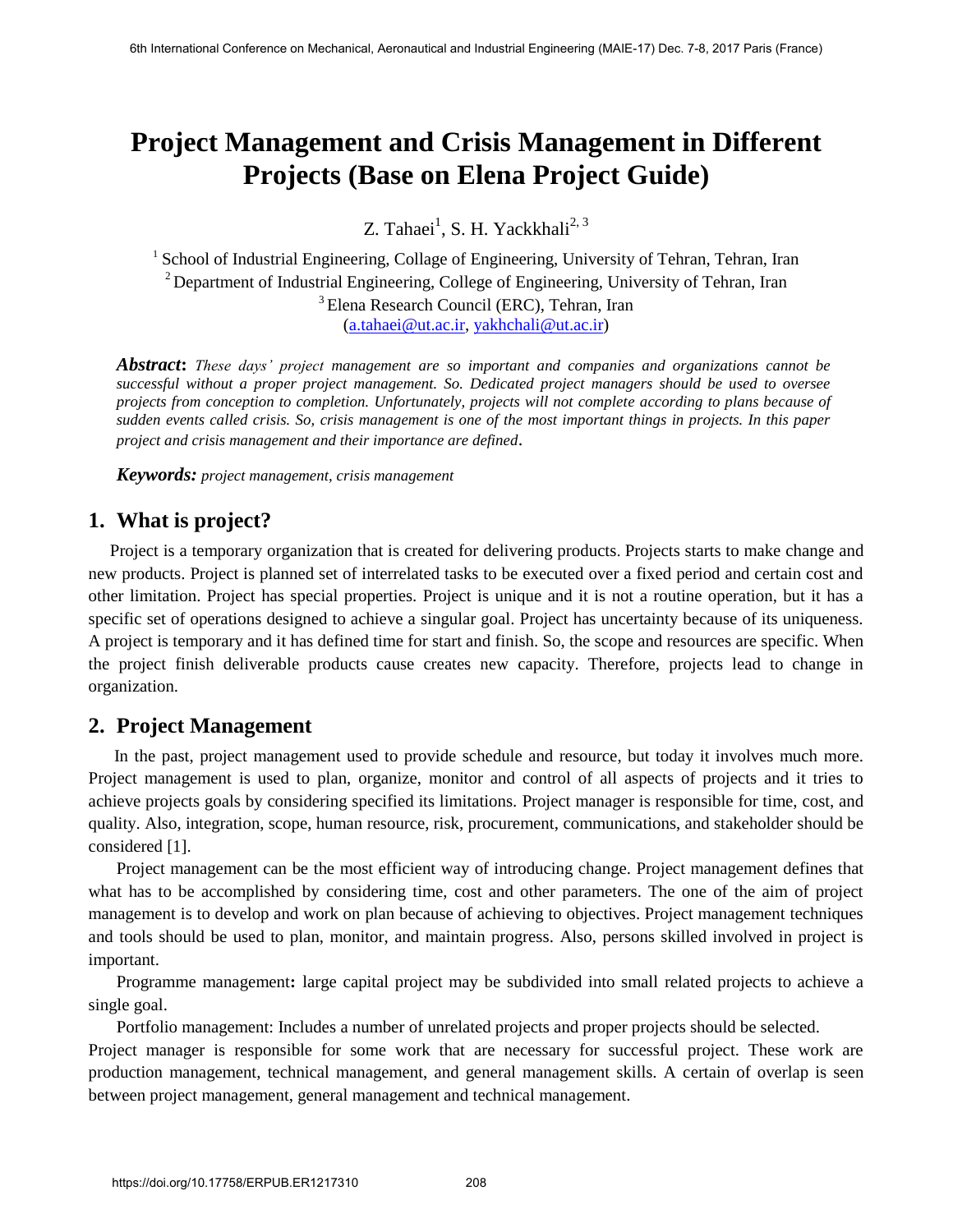Another thing that has effect on project is project management environment. Many things from out affect project like stakeholders, client, market requirements, competitors, regulation, economic cycle, politics.

As it is said project management includes nine knowledge areas.

Project integration management: Integration of planning, execution and control describe this knowledge. These are three main project management.

Project scope management: This part comprises processes that ensure all necessary work is done to finish project.

Project time management: It shows that timely performance of the project is done well. It includes activity definition, activity sequencing, duration estimating, establishing the calendar, schedule development and time control.

Project cost management: Each project has approved budget and they are resource planning, cost estimating, cost budget, cost flow and cost control. So, this part ensure that project can be completed by this budget.

Project quality management: This part includes determining the required condition, quality planning, quality assurance and quality control. These processes can ensure that the project satisfy the needs for which it was undertaken.

Project human resource management: processes in this knowledge have effected on people involved in project to do the best. It includes organization planning, staff acquisition and team development.

Project communications management: Processes in this part help to collect and disseminate project information. It includes communication planning, information distribution, project meetings, progress reporting and administrative closure.

Project risk management: Identify, analyze and respond the risk of project. It consists of risk identification, risk quantification, respond development and risk control.

Project procurement management: This part comprises processes that acquire goods and services from outside. These processes are procurement planning, solicitation planning, solicitation, source selection, contract administration and contract closeout [2].

#### **3. What is Crisis and Crisis Management?**

Crisis is a critical event or point of decision which if not control and handle in an appropriate and timely manner, can turn into a disaster. Crisis indicates a situation where time is short and effective decision must be taken immediately. Makin decisions quickly is important to limit damage to the organization. So, crisis management is important in organizations.

Crisis management is the identification of threats to an organization, and the methods used by the organization to deal with these threats.

Unlike risk management which involves planning for events that might occur in the future, crisis management involves reacting to negative events during and after they have occurred.

One of the first actions in crisis management planning is to identify an individual serve. Detecting the early warning signals of a crisis can hinder the occurrence of the crisis and survive the firm with zero defect. Other factors are necessary for crisis management.

Before the crisis indirect signal should be catch. Proactive methods should develop by using these signals to define themselves against the crisis. Crisis have to be controlled. After that, after the crisis required measures should be taken for the recovery of the firm. And finally, the lessons from the crisis should be record for future [3].